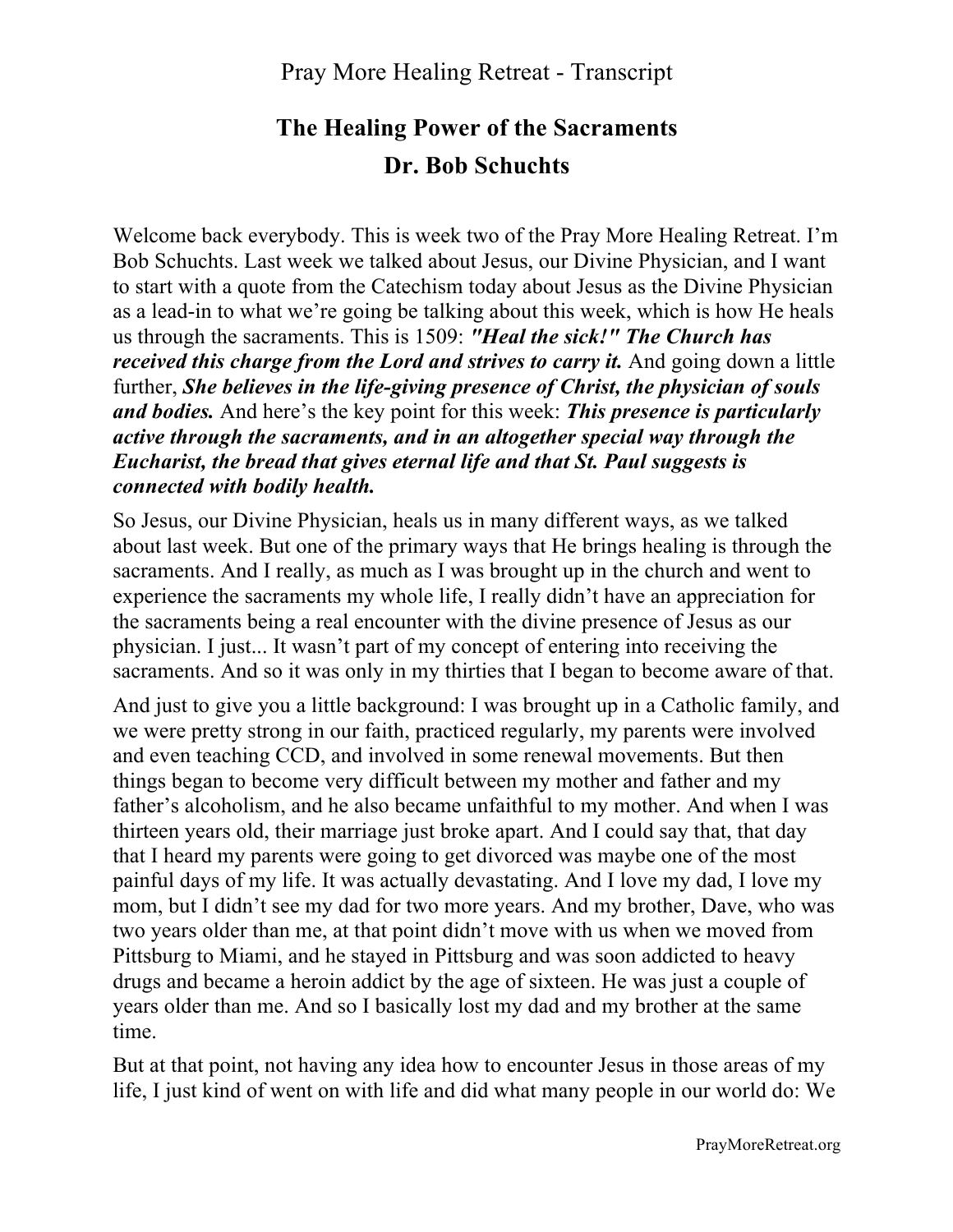just focus on what's ahead of us. And I became just focused on my schoolwork, I became a good student, I became a good athlete, went to college, got married, had children, entered my profession as a marriage and family therapist and teacher. And I thought life was great, until I had my first panic attack, and all of this pain that I had been burying, that had been sitting inside of me, just came to the surface. And you would think that that would be a good moment to turn back to Jesus, and in some sense I hadn't left Him, but I didn't know how to encounter Him as my Divine Physician.

And so instead I went to therapy, which was also an act of humility, because I had been a therapist for many years, and helping other people, but didn't realize that I was the one that needed the help. And so, after therapy, I began to open in a deeper way the areas of my heart where I was hurting. But still, this disconnect between what I had gone through and how to encounter Jesus there, and particularly how to encounter Him in the sacraments.

And it wasn't until a couple of years later I had an experience on a Christ Renews His Parish weekend, and I had really been struggling in my marriage, and struggling all day emotionally, mentally, spiritually. I just felt a thousand miles away from God. And a young teenager got up and gave testimony about his faith in Jesus in the Eucharist. And as he gave testimony, in his innocence and purity of heart, it was as though the Holy Spirit turned on a light switch within my own spirit, and I went from death to life. I just... from a lack a lack of belief to belief.

Just before that, I had gone to confession for the first time in about twenty years, and I'm certain that that was the open door. But I didn't realize it in the confession, I realized it as he was giving testimony of the Eucharist. And as I received Eucharist, I could experience Jesus' presence. And though I wouldn't have put it in those terms at the time, the healing had begun. That night, a group of friends and I began to pray together, began to praise God, and I had a really powerful encounter with the love of the Father through the Holy Spirit. And the only way I can describe it is as though rivers of living water flowing up from your belly, you know, that explosion of grace and love that I felt. And my relationship with God the Father, that I didn't know was broken, was healed. I just knew His love, and I was able to go home and love my wife and love my children in a new way.

But what was really interesting is that, right after that, my brother, Dave, who had been in jail for selling drugs, came and lived with my wife and I and our children. And when he came to live with us, he was still... he was free from drugs, but he was still pretty hardcore. But over the six months of living with us, he began to see the changes in me and began to see the changes in my brother, who was also a part of that weekend, and also a brother-in-law of mine, and he decided that he wanted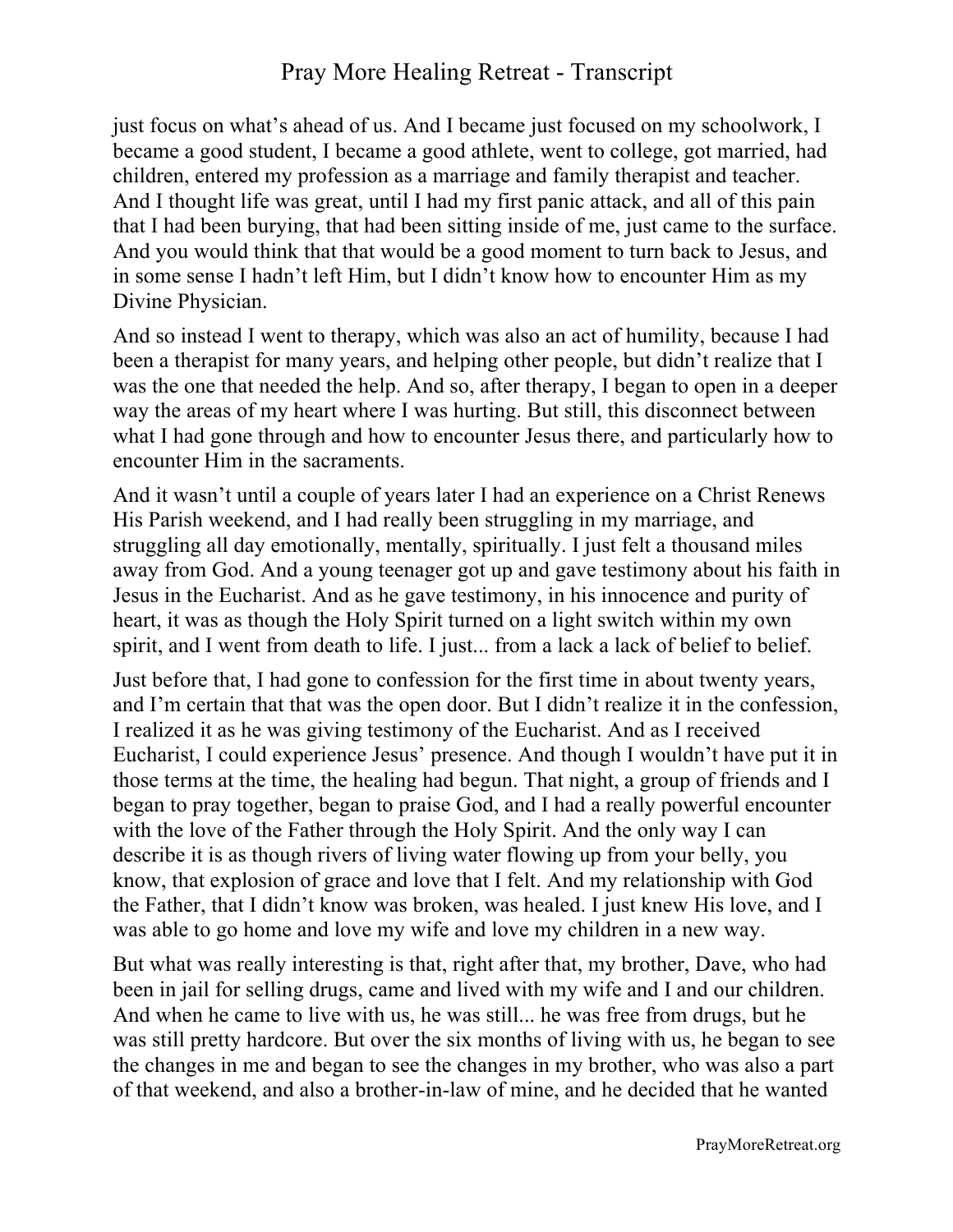to go on this weekend a couple of years... maybe a year after I had gone. And I was just shocked. Here's my brother, who had been hardcore into drugs and to jail twice, not just once but twice, had seemed to have turned his back on God, and now he was open and desiring.

So, as he tells the story, he went through the first day of the weekend and felt like he didn't belong there. That nobody's life had been like his had been. And when it came to the time of going to confession, he really wrestled. He didn't want to go. Like many of us, we resist the very thing that's going to heal us. And when he then went to the sacrament of reconciliation, he was able to confess with Father Mike our pastor both then and now, thirty some years later - he was able to confess everything that he had done. And as he described it, he felt this kind of euphoria, this lifting of the self-hatred he had been carrying, and the guilt, and the shame. But then he went back. That night, when he went to bed, the enemy began to torment him. And as he tormented him, he began to show him just how much damage he had done by all the things that he had just confessed.

And he it was about three o'clock in the morning, he couldn't sleep. He got up, went to the sanctuary of the church and knelt before an image of the resurrected Jesus, and the tabernacle, and the altar. And he said "Jesus, how can You forgive me?" He says "How can You forgive me through that priest? How do I know You forgave me?" And he just heard in the silence of his heart, "Has your family forgiven you?" And he had to understand and accept "Yeah, yeah, my family's forgiven me." And the Holy Spirit spoke, "Where do you think they got that forgiveness from? Did they do it on their own merit, or was it from Me?" And he had to acknowledge "Yeah, it was from You." And He says "Even more so, I have given the priesthood My authority to forgive sins. When Father Mike pronounced those words of forgiveness and absolution, your sins were forgiven; they were washed away."

At that point my brother, who hadn't cried in I'm sure 20 years, just began to weep. All the self-hatred, all the self-loathing, all the pain of all those years just came pouring out. He says when he went to communion the next day he just had this joy, this sense of the Prodigal being brought back into the embrace of the father, and the robes of salvation being put onto him, and just being restored to love, being restored to the household. And, like the older brother who had been standing in judgment of my brother - even though I was the younger brother - in the Prodigal Son story, I didn't realize that there were places where I was still judging my brother until I saw him, until I saw him walk out of that church and his face was radiant. And I just embraced him, and we began to cry together, and I had my brother back, and he had his relationship with God back.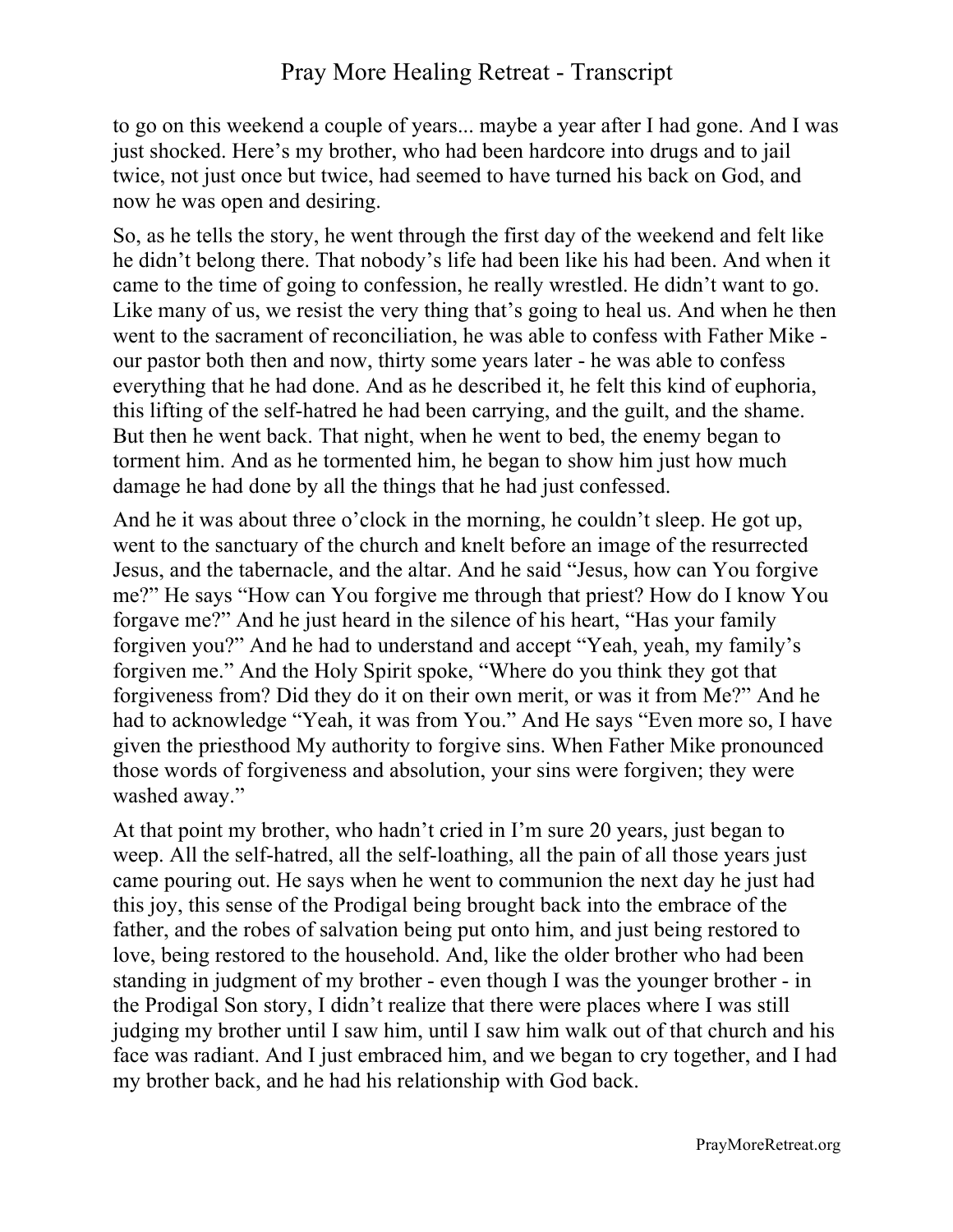Now, if that were the end of the story that would have been good enough, but we ended up having a couple of really good years. But he found out not long after that that he had contracted HIV through a heroin needle before he went to prison, and a couple of years later he began to have symptoms of AIDS. And I tell this whole story *Be Healed*, but just to condense this story for the sake of our time right now: he ended up contracting AIDS, having AIDS, and going through a process of dying. And in the middle of that, I had a dream one night. We were praying for his physical healing, and I had a dream one night, and I sensed the Lord say "Dave is not going to be healed physically, but he's being healed physically, and your entire family is being healed emotionally and physically."

And, sure enough, over the months of his decline, I saw such amazing things happening in the family, of the healing that had... of the brokenness that had happened before. Now, this had been going on for a little while, but Dave's death seemed to bring it to an accelerated level. And one of the beautiful events was, two weeks before he actually died, I didn't know that he was close to death, but my sister Margaret and I drove over to be with him. And I was so sad when I got there, because I saw him and he was in a comatose state, and I realized I wasn't going to have a chance to say goodbye, and none of us would.

And so we decided to call a priest, a local priest, to come and anoint him with the sacrament of anointing and the last rites. And so this priest came, who I didn't know, but he came and anointed him. And there were no fireworks, there was nothing spectacular that happened in the anointing, but we were reassured that Dave was receiving a final blessing before his death, or so we thought. And Wayne, Margaret and I went out to run, and as we went out to our run we were planning his funeral.

And on the way back to the house, Wayne had a big picture window in the back of his house next to Dave's bedroom, and we see Dave sitting up on the bed and trying to stand, totally awake and totally alive. And we were just dumbfounded. I mean, the joy of... it was literally like a resurrection. Like he had been raised from the dead. And just... we couldn't wait. We, first of all, we didn't want him to stand up because we didn't know if he could walk, but, second of all, we couldn't wait to get in there to hug him. It was like we had... we had our brother, and it was, like, amazing.

I had never before that moment seen the power of the sacrament of anointing of the sick. I had been present with it before. But in that moment I saw that it was also not just for preparing for death, but for bringing to life and healing. And why God only healed him for two weeks, and the healing wasn't complete, but He brought him out of the coma, and it was only afterwards that I understood why. We had the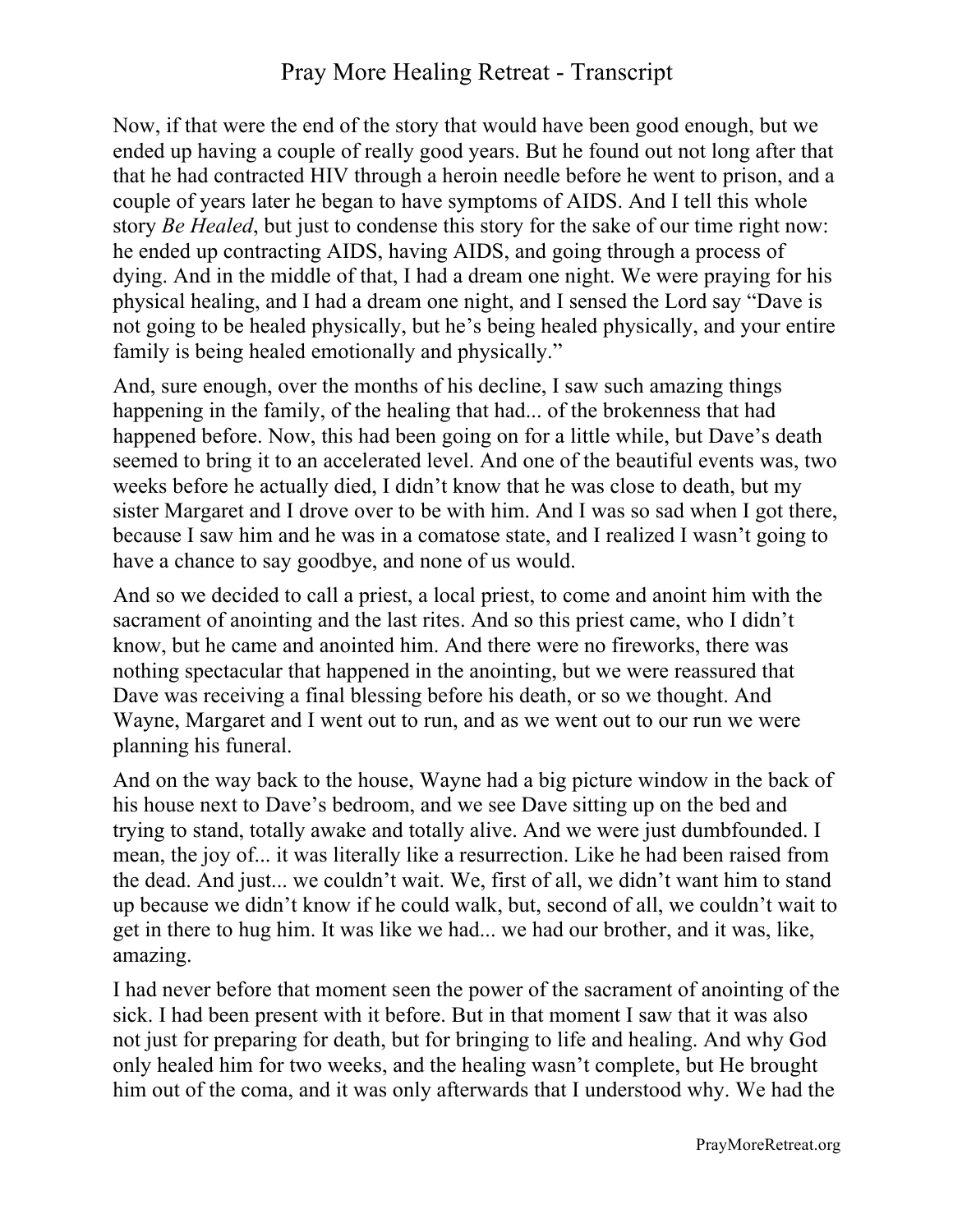absolute best time of our life that weekend. We gave Dave a bath, we were like little kids, and when Dave hugged me, saying goodbye at the end of that weekend, he held on to my neck and he says "This is the best weekend ever of our life."

That would be the last time that I could see him conscious, but he ended up being able to say goodbye to every one of our family members. And what I talk about in *Be Healed*, and I don't want to go into depth right now, is my dad ended up coming down and being with him as he died, and my wife Margie and I were there. And it was just a glorious last day as he was able to say goodbye to his daughter, to all of his family members, and all of us were able to say goodbye. And why would Jesus do that? Because He loves us, and He loved Dave, and He accomplished so much healing even in those last two weeks through the sacrament.

Each one of the sacraments is a healing and, as Pope Benedict has said, it's not just a healing for us individually, but it's a healing for us corporately. If we go back to what we talked about last time, the brokenness happened at The Fall with sin, and the sacraments are God's remedy to bring things back together. Every single one of the sacraments is an encounter with Jesus, and every time we encounter Jesus we encounter His love, we encounter His truth, we encounter His healing. And each time we have an encounter, even if it's not dramatic in the way that Dave got up out of that bed, or came out after the forgiveness; every time we go to confession, every time we receive the Eucharist, every time we receive any of the sacraments, Jesus is present, loving us, healing us, restoring us. And as Pope Benedict XVI said, it's not just our own individual healing, it's our corporate healing, like what happened with Dave.

The Eucharist is capable, because it's an encounter with Jesus fully and presently, it's capable of healing us in every degree: Personally, emotionally, physically, spiritually, and relationally. And one of the sad things that I see taking place is that we don't come with that anticipation. We're too much too often like the church of Nazareth, that comes without an expectation. You know, this is too familiar to us. And yet down through history there have been so many miraculous healings as people received the Eucharist, and even today. In *Be Healed* and in *Be Transformed*, my book on the healing power of the sacraments, I talk about some of the miracles that have happened through the sacraments that are demonstrations of Jesus' encounter with us. It begins with baptism, and I want to end with a prayer experience here, so that you can experience some of the healing power of your own baptism.

If you remember the scene where Jesus is in the Jordan in the scriptures, and John the Baptist is baptizing Him. Well, I want to invite you to be a spectator there. And then, if you're willing, an active participate, as a way of reliving the graces and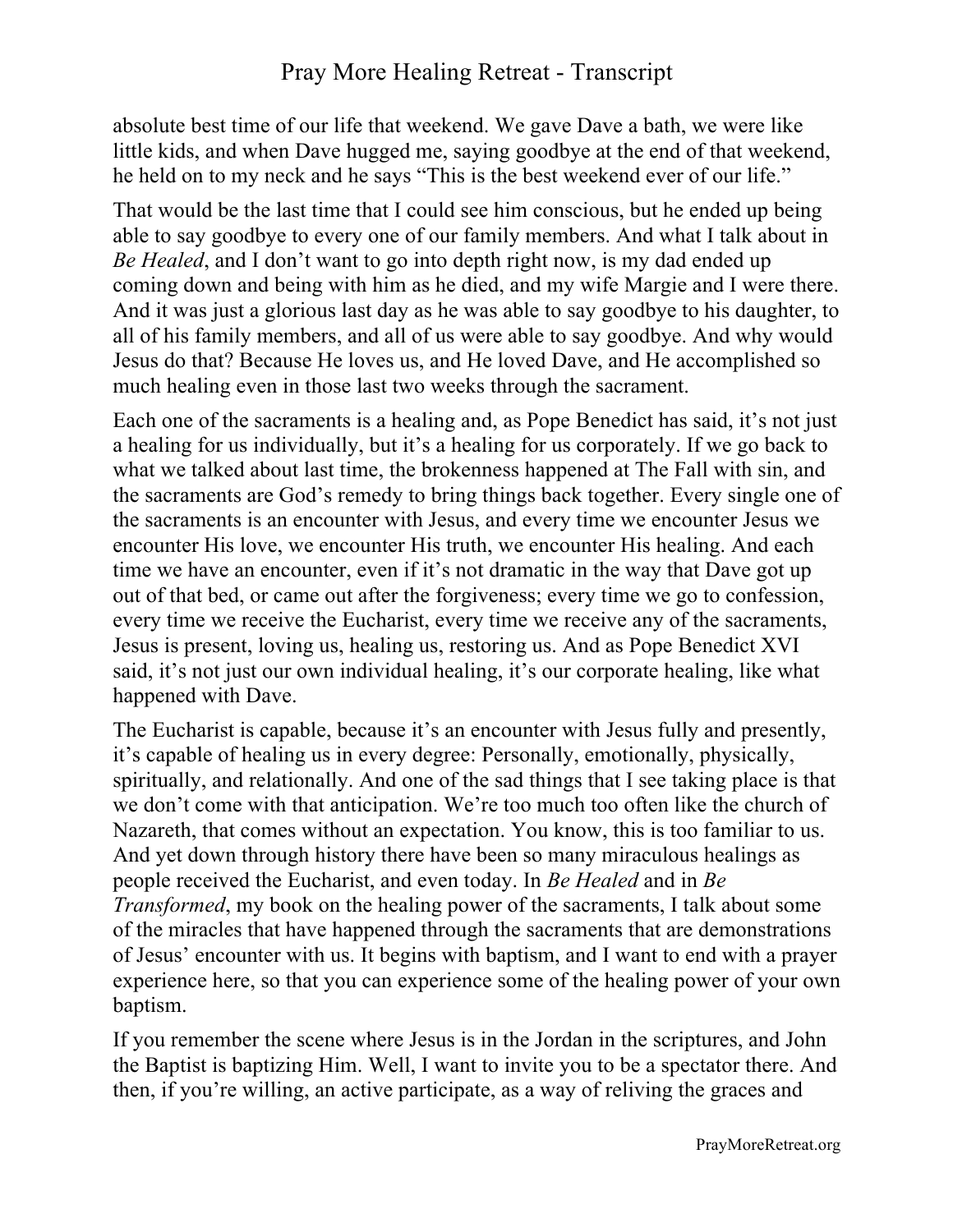healing of your own baptism. So, as Jesus is there in the Jordan, and you're over on the banks of the Jordan, just in the quiet of your own imagination, however you would picture this or imagine this, imagine Jesus signaling for you to come over and be with Him in the water. That He's personally chosen you to be baptized with Him.

And so, as He does that, pay attention to what happens inside of you. Any place of unworthiness, any place of fear, any place of shame. Just make note of that. As He calls you over, if you go, He gives you an opportunity to acknowledge that to Him just privately, and then He assures you that He loves you and that He's called you to be one with Him. So He puts His arm around you, and as you're there in the water He asks you if you're willing to be baptized, if you're willing to have all of that washed away.

And as you go down underneath the water with Him, Jesus is holding you. You're under the water dying with Christ, and as you come up out of the water it's a picture of resurrection. And in that resurrection, you notice Jesus is not there anymore, and you're wondering "Where did He go?" And He speaks to you from the inside, "I'm right here, inside of you. We've become one. I am in you, you are in Me." That's the miracle of baptism.

But as Jesus then was in prayer, and He looked up into the heavens, you're joined with Him. And so it's you praying with Jesus, hearing the voice of the Father speak to you very personally. This is what happened at the day of your baptism. "You are My beloved. In you I delight. In you I am well pleased." Those words are not just for Jesus but, joined with Jesus, those words were for you. In the Psalms we say the Lord delights in His people. The Lord delights in you personally. You became His at baptism. He created you, and sin separates you, but in baptism you're brought back into that wholeness. And every Eucharist is a reinforcement of the belovedness of Jesus with you.

So I want you, as we end here today, I want you to think of your own baptism and the permanent seal that that is in your life, that there's a healing in that baptism. That you are no longer an orphan, as St. Paul says. You are no longer separated from God, on your own, having to take care of yourself. But you are a beloved son or a beloved daughter of the Father, and that's your deepest and truest identity. And every sacramental celebration - whether it's the Eucharist, or your confession, or marriage - is a participation and an entering in of that reality.

You're a beloved son, you're a beloved daughter. I just invite you over this next time in-between retreats, if you would allow yourself, to meditate and pray with that, and ask Jesus to heal all the places in your heart where you don't believe that you're beloved, where you don't know that you're chosen, where you don't know